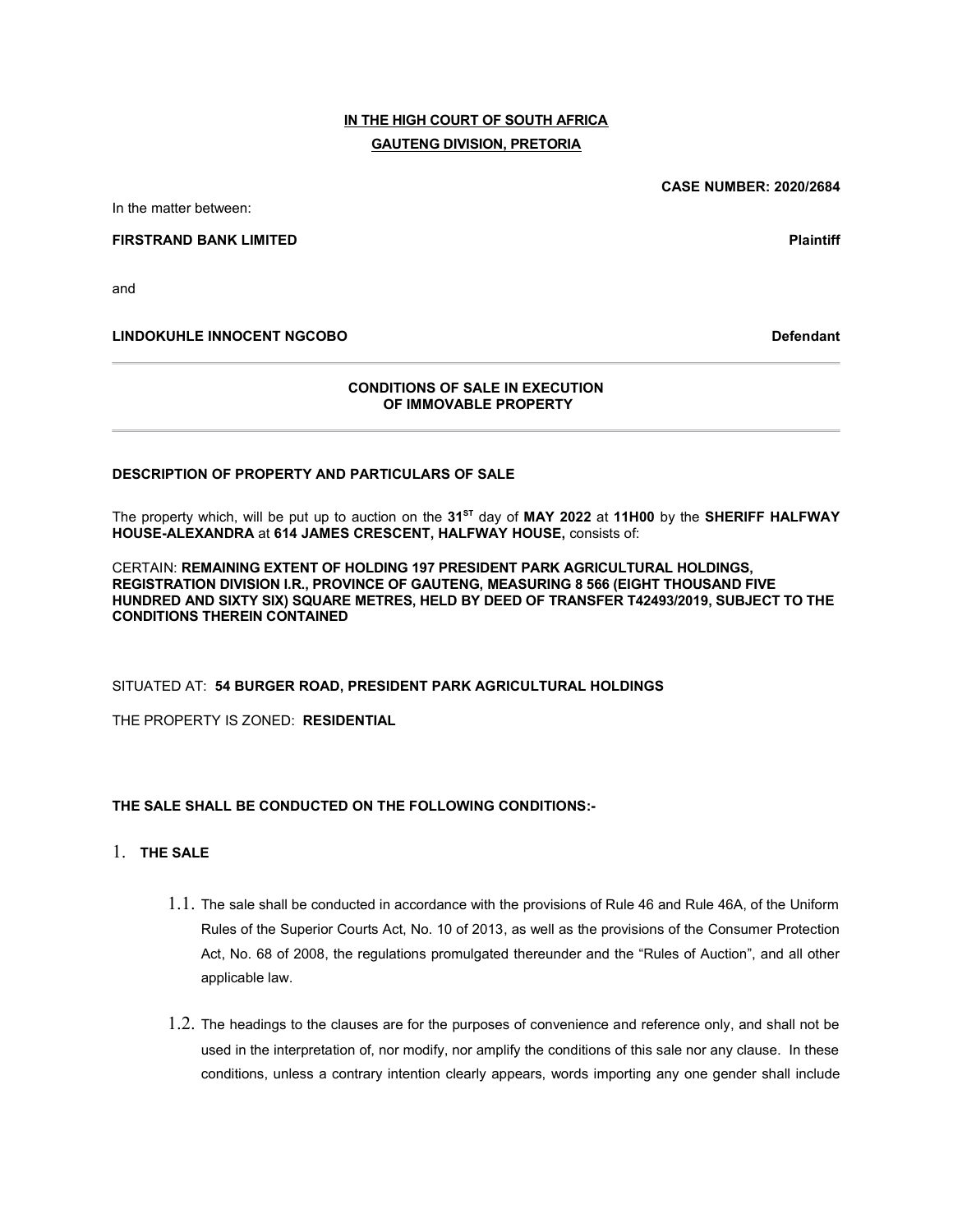the other two genders, the singular includes the plural and vice versa, and natural persons include created entities (corporate or otherwise) and vice versa.

### 2. MANNER OF SALE

- 2.1. The property shall be sold by the SHERIFF HALFWAY HOUSE-ALEXANDRA at 614 JAMES CRESCENT, HALFWAY HOUSE on 31 MAY 2022 at 11h00, subject to a reserve price of R1 000 000.00
- 2.2. If the sale is subject to a reserve price then should the highest bid be less than the reserve price, the highest bid will be provisionally accepted subject to the purchaser complying will clauses 3.1, 4.1 and 5.1; and confirmation by the court. Should the sale not be confirmed by the court all amounts paid by the highest bidder will be refunded.
- 2.3. The sale shall be for South African Rands and no bid of less than R1000.00 (one thousand rands) shall be accepted.
- 2.4. The execution creditor shall be entitled to cancel the sale at any stage before the sheriff announces the completion of the sale by the fall of the hammer, or in any other customary manner.
- 2.5. If any dispute arises about any bid the property may again be put up for auction.
- 2.6. If the sheriff makes any mistake in selling, such mistake shall not be binding on any of the parties, but may be rectified.
- 2.7. If the sheriff suspects that a bidder is unable to pay either the deposit or the balance of the purchase price referred to in clause 4, the sheriff may refuse to accept the bid of such bidder. All bids will be accepted provisionally until the bidder satisfies the sheriff that such bidder is able to pay the deposit and the sheriff's commission.
- 2.8. On the refusal of a bid under circumstances referred to in clause 2.7, the property may immediately be put up for auction again.

### 3. SIGNING AND CAPACITY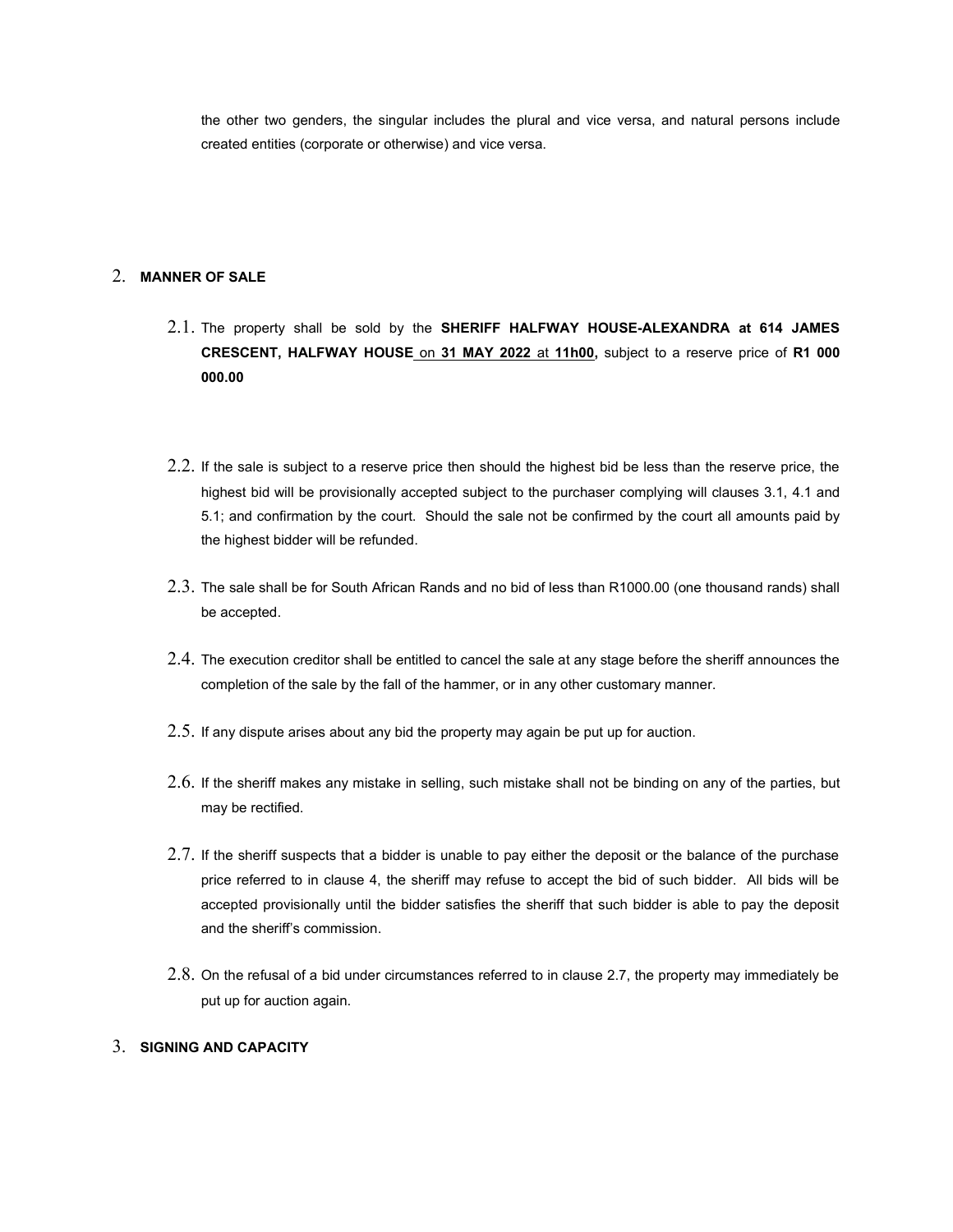- 3.1. The purchaser shall, as soon as possible after the sale, and immediately on being requested by the sheriff, sign these conditions of sale.
- 3.2. If the purchaser purchases in a representative capacity, the purchaser shall disclose the name of the principal or person on whose behalf the property is being purchased.
- 3.3. The purchaser shall not be entitled to nominate a third party to obtain transfer of the property in his/her/its stead. This clause may not be overruled by adding the words "or nominee" or similar wording to the signature of the purchaser or anywhere else.

### 4. PAYMENT OF PURCHASE PRICE

- 4.1. The purchaser shall pay to the sheriff a deposit of 10 % of the purchase price in cash, by bank guaranteed cheque or by way of an electronic funds transfer, immediately on the fall of the hammer or in any customary manner, and provide proof thereof to the satisfaction of the sheriff.
- 4.2. The deposit will be deposited immediately by the sheriff into a trust account held in terms of Section 22 of the Sheriffs Act 90 of 1986.
- 4.3. The balance shall be paid against transfer and shall be secured by a guarantee issued by a financial institution approved by the execution creditor or its attorney, and shall be furnished to the sheriff within 21 days after the date of sale or after the date of confirmation of the sale by the court. Should the purchaser fail to furnish the sheriff with a bank guarantee or fail to pay the balance of the purchase price to the sheriff within the stipulated time period, the sheriff may in his/her sole discretion grant the purchaser a 5 day extension within which to provide the required bank guarantee or make such payment.
- 4.4. In the event that the purchaser being the execution creditor who is also a consumer exempted in terms of Section 5(2)(b) of the Consumer Protection Act, 68 of 2008, the execution creditor shall not be required to make any deposit nor furnish a guarantee as provided for in terms of 4.1 and 4.3, except insofar as the purchase price may exceed the total amount as set out in the warrant of execution. The difference between the purchase price and the total amount as set out in the warrant of execution, is to be paid or secured to the sheriff within 21 days from the date of sale, without demand. Such execution creditor shall at the date of registration of transfer provide the sheriff with satisfactory proof that the judgment debtor's account has been credited accordingly.

### 5. SHERIFF'S COMMISSION

- 5.1. The purchaser shall immediately on demand pay the sheriff's commission calculated as follows:
- 5.1.1. 6% on the first R100 000.00, and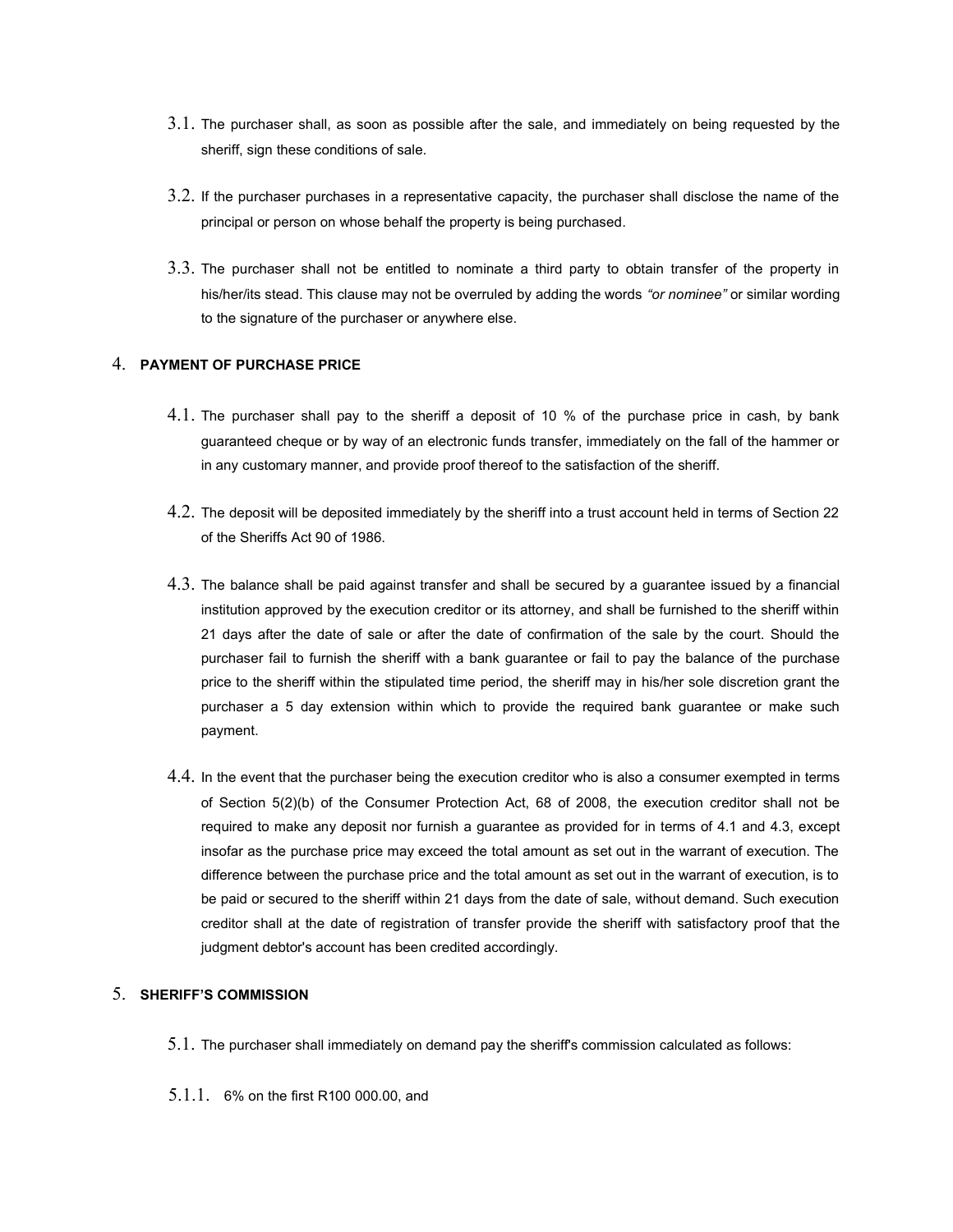#### 5.1.2. 3.5% on R100 001.00 to R400 000.00, and

#### 5.1.3. 1.5% on the balance of the proceeds of the sale,

subject to a maximum commission of R40 000.00, plus VAT, in total and a minimum of R3 000.00, plus VAT, (inclusive in all instances of the sheriff's bank charges and other expenses incurred in paying the proceeds into his or her trust account).

### 6. FURTHER COSTS AND CHARGES

- 6.1. The purchaser shall be liable for and pay, within 10 days of being requested to do so by the appointed conveyancer, the following:
- 6.1.1. All amounts due to the municipality servicing the property, in terms of section 118(1) of the Local Government Municipal Systems Act, 2000 (Act No. 32 of 2000), for municipal service fees, surcharges on fees, property rates and other municipal taxes, levies and duties that may be due to a municipality;
- 6.1.2. Where applicable, all levies due to a body corporate in terms of the Sectional Titles Act, 1986 (Act No. 95 of 1986) or amounts due to a home owners or other association which renders services to the property; and
- 6.1.3. The costs of transfer, including conveyancing fees, transfer duty or VAT, Deeds Office levies and any other amount necessary for the passing of transfer to the purchaser.
- $6.2$  The purchaser is hereby informed of the following charges:
	- 6.2.1. Arrear rates and taxes, estimated at R
- 6.2.2. Arrears charges payable in terms of the Sectional Titles Act, Act 95 of 1996, estimated at R0.00;

6.3 The purchaser notes that the amounts indicated by the sheriff as owing in respect of clause 6.1 are estimates only. Neither the sheriff nor the execution creditor warrant the accuracy of these estimates. The purchaser shall not be able to avoid his/her/its obligations hereunder, nor will the purchaser have any claims against the sheriff or the execution creditor, arising out of the fact that the amounts actually owing in terms of clause 6.1 are greater than the estimated charges as stated by the sheriff. The actual amounts owing in respect thereof must be paid by the purchaser in terms of clause 6.1.

### 7. FICA AND SIGNING OF TRANSFER DOCUMENTATION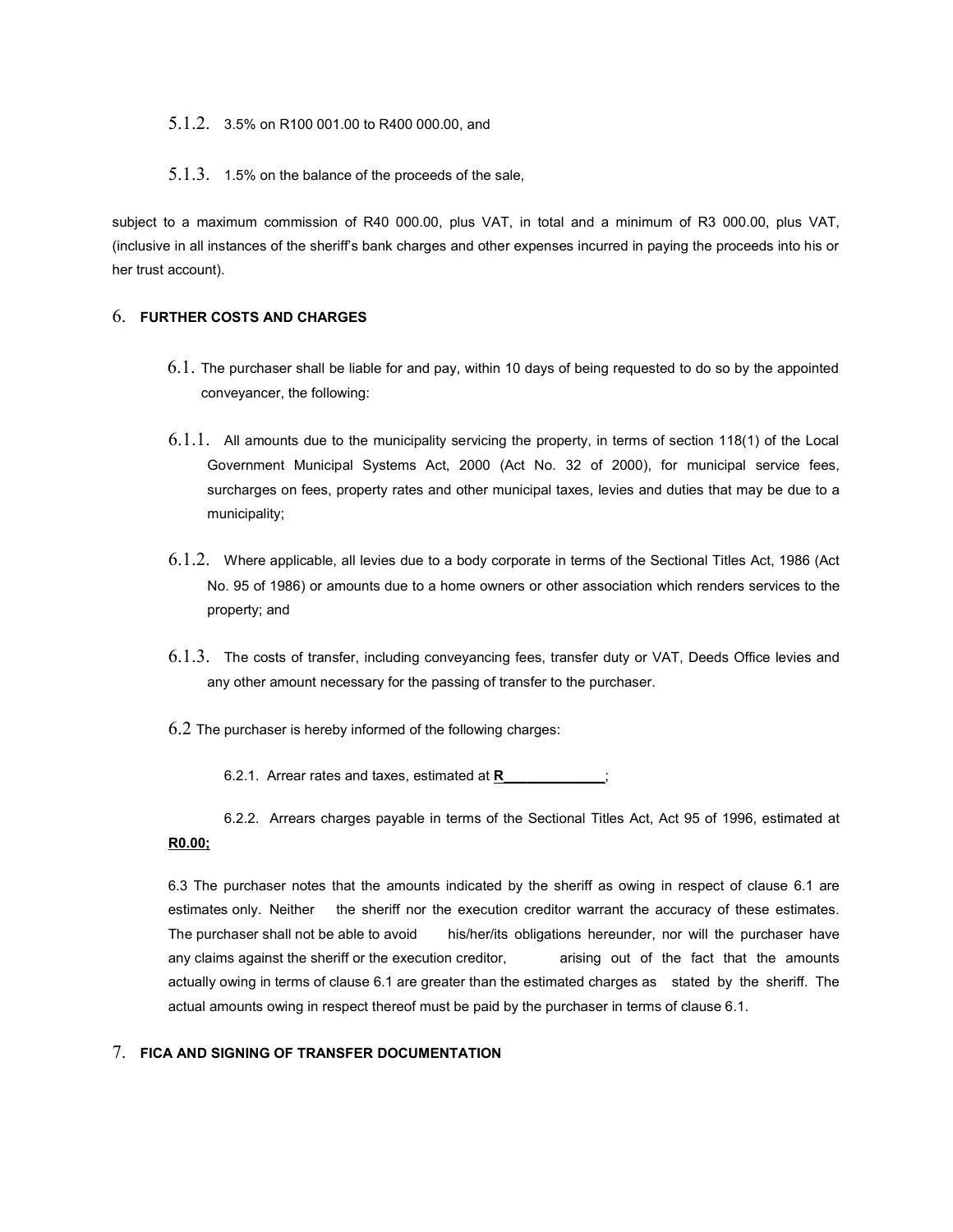- 7.1. The purchaser shall within 5 days of being requested to do so by the conveyancer furnish the conveyancer with all information and documents necessary to enable him or her to comply with the Financial Intelligence Centre Act, 2001 (Act No. 38 of 2001) and draft all necessary documentation.
- 7.2. Further, the purchaser shall within 5 days of being requested to do so by the conveyancer sign all necessary documentation in order for the conveyancer to attend to the registration of transfer of the property.

### 8. COMPLIANCE CERTIFCATES

- 8.1. The purchaser shall at his/her own cost obtain a valid electrical installations certificate of compliance and test report, in the prescribed form, as required in the Electrical Installation Regulations, 2009 and an electric fence system certificate of compliance in the prescribed form as required in the Electrical Machinery Regulations, 2011 issued in terms of the Occupational Health and Safety Act, 1993. The purchaser agrees that this undertaking relieves the sheriff and the execution creditor from any duty that may be imposed upon either or both of them in terms of Section 10 of the Occupational Health and Safety Act, 1993. The purchaser accordingly agrees that there is no obligation on the sheriff or execution creditor to furnish the said electrical installations certificate of compliance and test report.
- 8.2. If required, the purchaser shall at his/her/its own cost obtain a valid Entomologist's certificate.
- 8.3. If required, the purchaser shall at his/her/its own cost obtain a valid gas installation and plumbing certificate of compliance and test report.

#### 9. POSSESSION, RISK AND OCCUPATION

- 9.1. The property may be taken possession of after signature of the conditions of sale, payment of the deposit and upon the balance of the purchase price being secured in terms of clause 4;
- 9.2. Should the purchaser receive possession of the property, the purchaser shall be liable for occupational rental at the rate of 1% of the purchase price per month. Pro-rata occupational rental shall be payable by the purchaser on the date of possession and thereafter monthly on or before the 1<sup>st</sup> of each month until date of registration of transfer. The purchaser shall pay the occupational rental on due date into the following account:

Name: EKATERININ KATOPODIS

Bank: FIRSTRAND BANK LIMITED

Account number: 3 000 013 683 637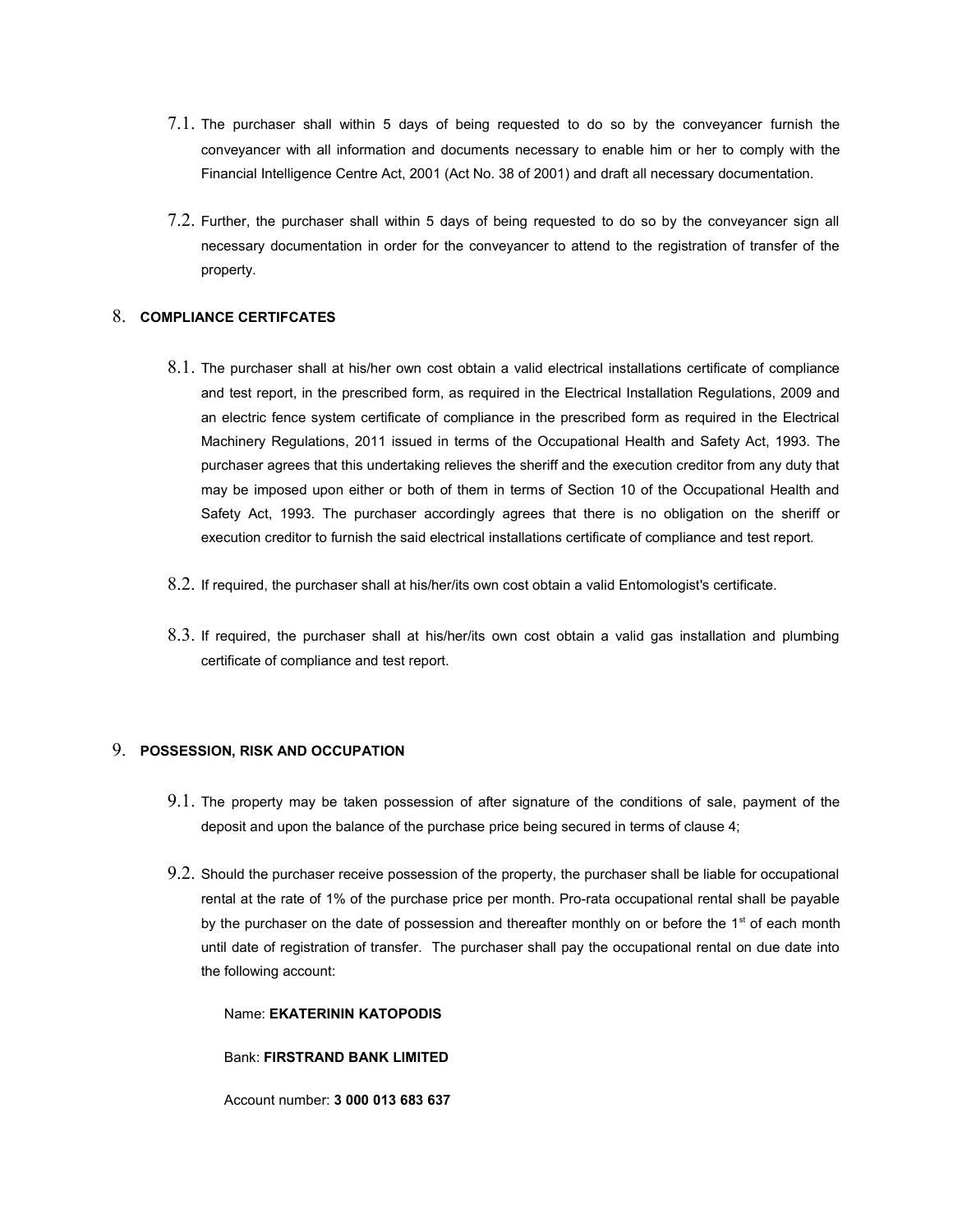#### Branch: FAIRLANDS

- 9.3. Upon the purchaser taking possession, the property shall be at the risk and profit of the purchaser;
- 9.4. The execution creditor and the sheriff give no warranty that the purchaser shall be able to obtain personal and/or vacant occupation of the property or that the property is unoccupied;
- 9.5. The purchaser shall be solely responsible for ejecting any person or other occupier claiming occupation, including a tenant, at the purchaser's cost. No obligation to do so shall vest in the sheriff and/or the execution creditor.

### 10. TRANSFER AND LIABILITY FOR DELAY

- 10.1. The purchaser shall be entitled to obtain transfer forthwith upon payment of the whole purchase price and compliance with clauses 5 and 6 and, if applicable, clause 9(2), alternatively transfer shall be passed only after the purchaser has complied with the provisions of clauses 4, 5 and 6 and, if applicable, clause 9(2).
- 10.2. If the transfer is delayed by the purchaser, due to the purchaser failing to comply with clauses 4, 5 and 6 and, if applicable, clause 9(2) within the stipulated time frames, the purchaser shall be liable for interest at the [fixed/variable] rate of 11.45% nominal per annum compounded daily, on the purchase price, as from the date of the delay.

### 11. INSURANCE

- $11.1.$  The sheriff may demand that any improvements to the property sold shall be immediately insured by the purchaser for their full value, proof of insurance given to the sheriff and such insurance policy kept in force until transfer is registered; and
- 11.2. Should the purchaser fail to comply with the obligations as set out in clause 11.1 the sheriff may effect the necessary insurance, on behalf of the purchaser, the cost of which insurance shall be for the purchaser's account.

#### 12. TITLE DEED, SERVITUDES AND CONDITIONS OF ESTABLISHMENT

12.1. The property is sold as represented by the Title Deeds and diagram or sectional plan and the sheriff is not liable for any deficiency that may be found to exist. The property is sold as it stands (voetstoots) and without warranty or representation and also subject to all servitudes and conditions specified in the Deed of Transfer, including any real rights reserved in favour of a developer or body corporate in terms of Section 25 of the Sectional Titles Act, No. 95 of 1986. Notwithstanding anything to the contrary hereinbefore contained, the property is sold free from any title conditions pertaining to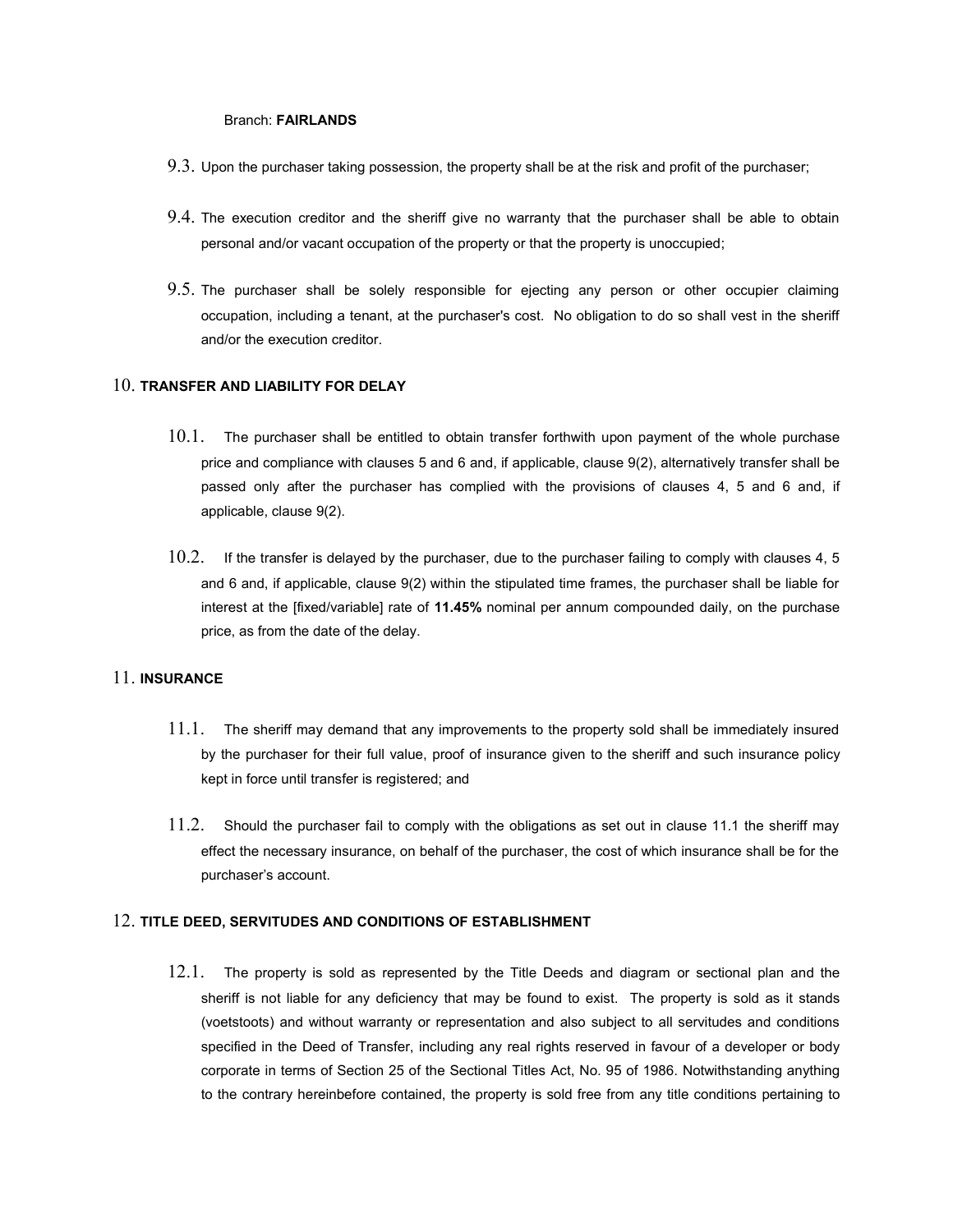the reservation of personal servitudes in favour of third parties and in respect of which servitudes preference has been waived by the holder thereof in favour of the execution creditor.

- 12.2. The sheriff and the execution creditor shall not be obliged to point out any boundaries, beacons or pegs in respect of the property hereby sold.
- 12.3. The sheriff and the execution creditor shall not be liable for any deficiency that may be found to exist in the property.

### 13. CONVEYANCER

- 13.1. The execution creditor shall appoint the conveyancer to effect transfer of the property to the purchaser. Provided that the sheriff shall be entitled to appoint a new conveyancer should the conveyancer appointed by the execution creditor not proceed timeously or satisfactorily with the transfer.
- 13.2. The conveyancer's details are as follows:
- 13.2.1. Name: HESTER ANNA KRUGER
- 13.2.2. Name of firm: BEZUIDENHOUT VAN ZYL & ASSOCIATES INC.
- 13.2.3. Tel: 011 504 5300
- 13.2.4. Email: Hester@bvz.co.za

### 14. SALE SUBJECT TO EXISTING RIGHTS

- 14.1. Where the Property is subject to a lease agreement and the sheriff is aware of the existence of such tenancy then:
- $14.1.1.1$  if that lease was concluded before the execution creditor's mortgage bond was registered, then the property shall be sold subject to such tenancy; or
- 14.1.2. if the lease was concluded after the execution creditor's mortgage bond was registered, the property shall be offered first subject to the lease and if the selling price does not cover the amount owing to the execution creditor as reflected on the Warrant of execution, then the property shall be offered immediately thereafter free of the lease.
- 14.2. The property is furthermore sold subject to any lien or liens in respect thereof.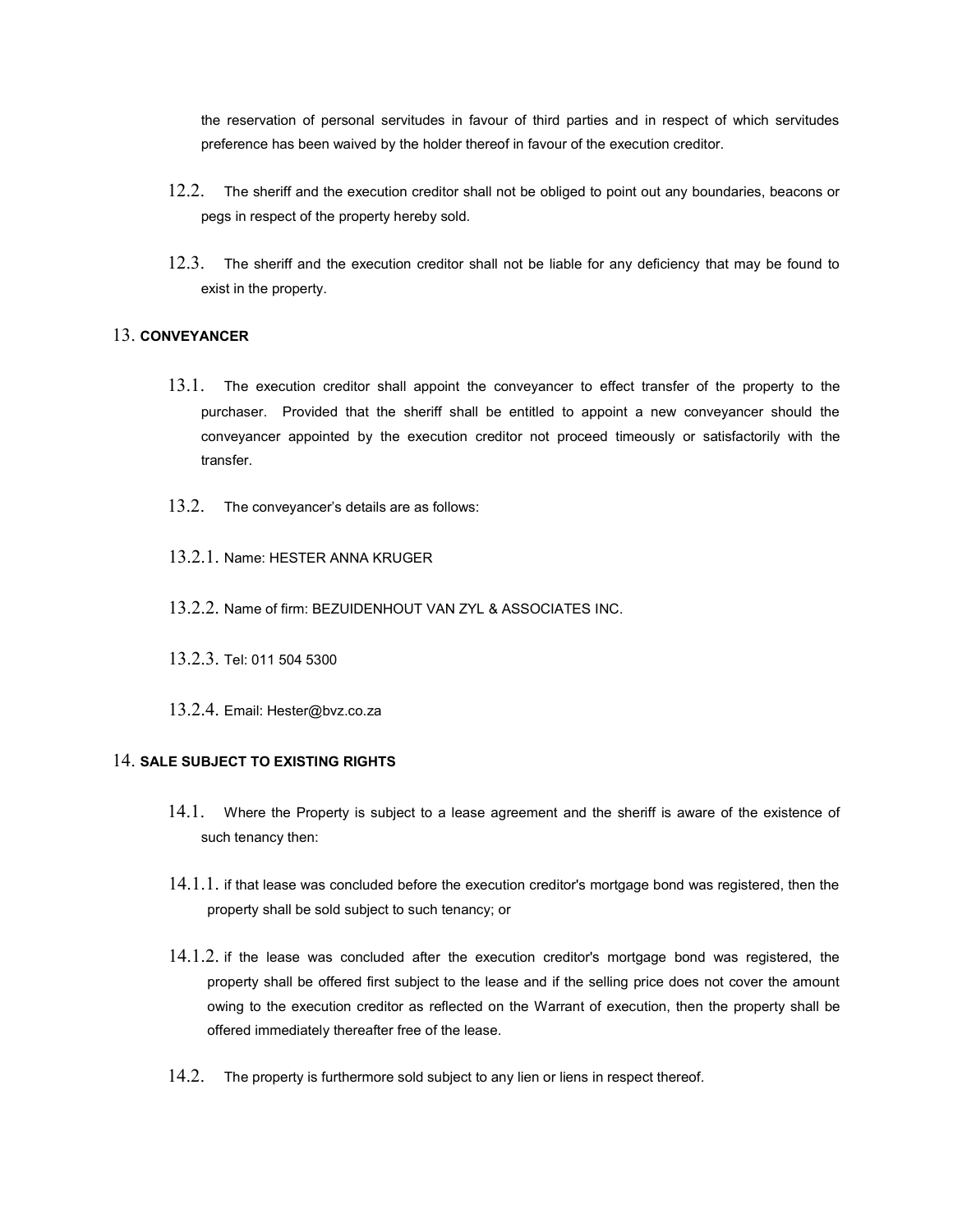### 15. JOINT AND SEVERAL LIABILITY

In the event of there being more than one purchaser, they will be jointly and severally liable in terms hereof.

### 16. SURETYSHIP

In the event of the purchaser being a Company, Close Corporation or a Trustee/Trustees, or any person acting in a representative capacity, then the person signing these conditions of sale shall be deemed to have bound himself/herself/themselves as surety(ies) and co-principal debtor(s) for all the obligations of the purchaser (and, if applicable, jointly and severally with any other persons signing these conditions of sale on behalf of the purchaser), such surety(ies) hereby renouncing the benefits of excussion and division, no value received and errors in calculation, the effect of which he/she/they acknowledge himself/ herself/ themselves to be aware.

Initial \_\_\_\_\_\_\_\_\_\_\_\_

#### 17. CANCELLATION OF SALE AND EVICTION

- 17.1. If the purchaser fails to carry out any obligation due by the purchaser under these conditions of sale, the sale may be cancelled by a judge summarily on the report of the sheriff after due notice to the purchaser, and the property may again be put up for sale.
- 17.2. In the event of the circumstances in clause 17.1 occurring, the purchaser shall be responsible for any loss sustained by reason of such default, which loss may, on the application of any aggrieved creditor whose name appears on the sheriff's distribution account, be recovered from the purchaser under judgment of a judge pronounced on a written report by the sheriff, after such purchaser has been given notice in writing that such report will be laid before the judge for such purpose.
- 17.3. If the purchaser is already in possession of the property, the sheriff may, on notice to affected parties, apply to a judge for an order evicting the purchaser or any person claiming to occupy the property through the purchaser or otherwise occupying the property.
- 17.4. In the event of the sale being cancelled as aforesaid the deposit shall be retained by the sheriff in trust for such period that is stipulated in the judgment in terms of Rule 46(11) of the Uniform Rules or if no such period is stipulated therein then until such time that the property has been sold to a third party and the execution creditor's damages have been quantified and judgment has been granted in respect thereof.

### 18. ADDRESS FOR LEGAL PROCEEDINGS

The purchaser chooses the address set out in Annexure "A" hereunder as his/her/its address for the service of all legal process, forms, notices and documents in respect of any legal proceedings which may be instituted following from this sale or its cancellation (domicilium citandi et executandi). In the event of the purchaser failing to choose a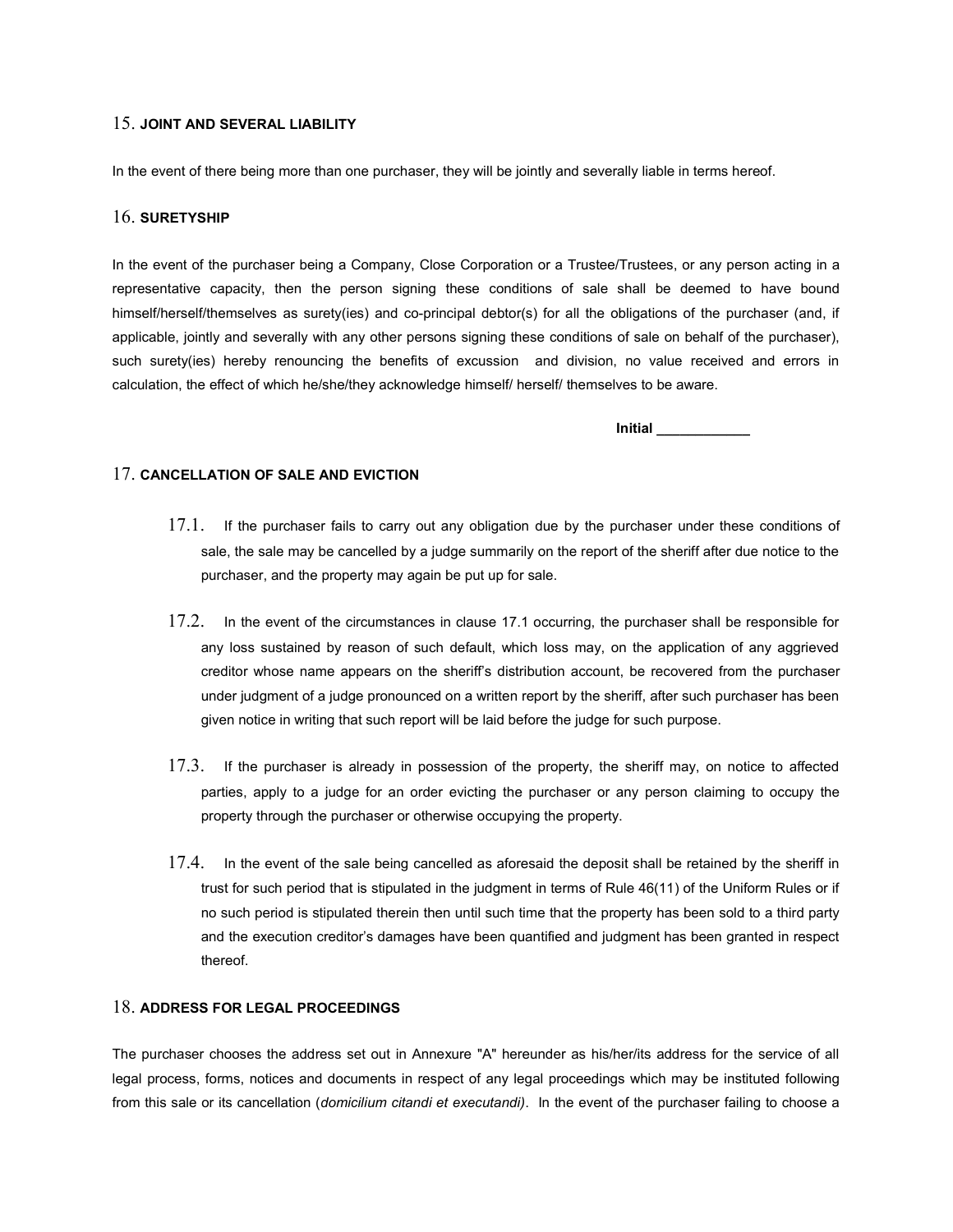domicilium citandi et executandi hereunder, the property which is the subject matter of the sale will be deemed to be the purchaser's domicilium citandi et executandi.

|                |            |                                                          |  | DATED AT ______________________________THIS _______ DAY OF _____________________ 2022.                         |             |  |
|----------------|------------|----------------------------------------------------------|--|----------------------------------------------------------------------------------------------------------------|-------------|--|
|                |            | mentioned property was sold                              |  |                                                                                                                |             |  |
|                | with lease |                                                          |  |                                                                                                                |             |  |
|                |            | without lease                                            |  |                                                                                                                |             |  |
|                |            |                                                          |  |                                                                                                                |             |  |
|                |            |                                                          |  |                                                                                                                |             |  |
| <b>SHERIFF</b> |            |                                                          |  |                                                                                                                |             |  |
| Ι,             |            |                                                          |  |                                                                                                                | residing at |  |
|                |            | perform all and singular the conditions mentioned above. |  | do hereby bind myself as the purchaser of the hereinbefore-mentioned property to pay the purchase price and to |             |  |

## PURCHASER

 $\mathcal{L}_\text{max}$  , and the set of the set of the set of the set of the set of the set of the set of the set of the set of the set of the set of the set of the set of the set of the set of the set of the set of the set of the

If not married by way of a duly registered Antenuptial Contract in terms of the laws of South Africa, then both spouses are to sign.

(and where applicable on behalf of the below mentioned principal being duly authorised in terms of a power of attorney / mandate which is attached hereto as Annexure "A")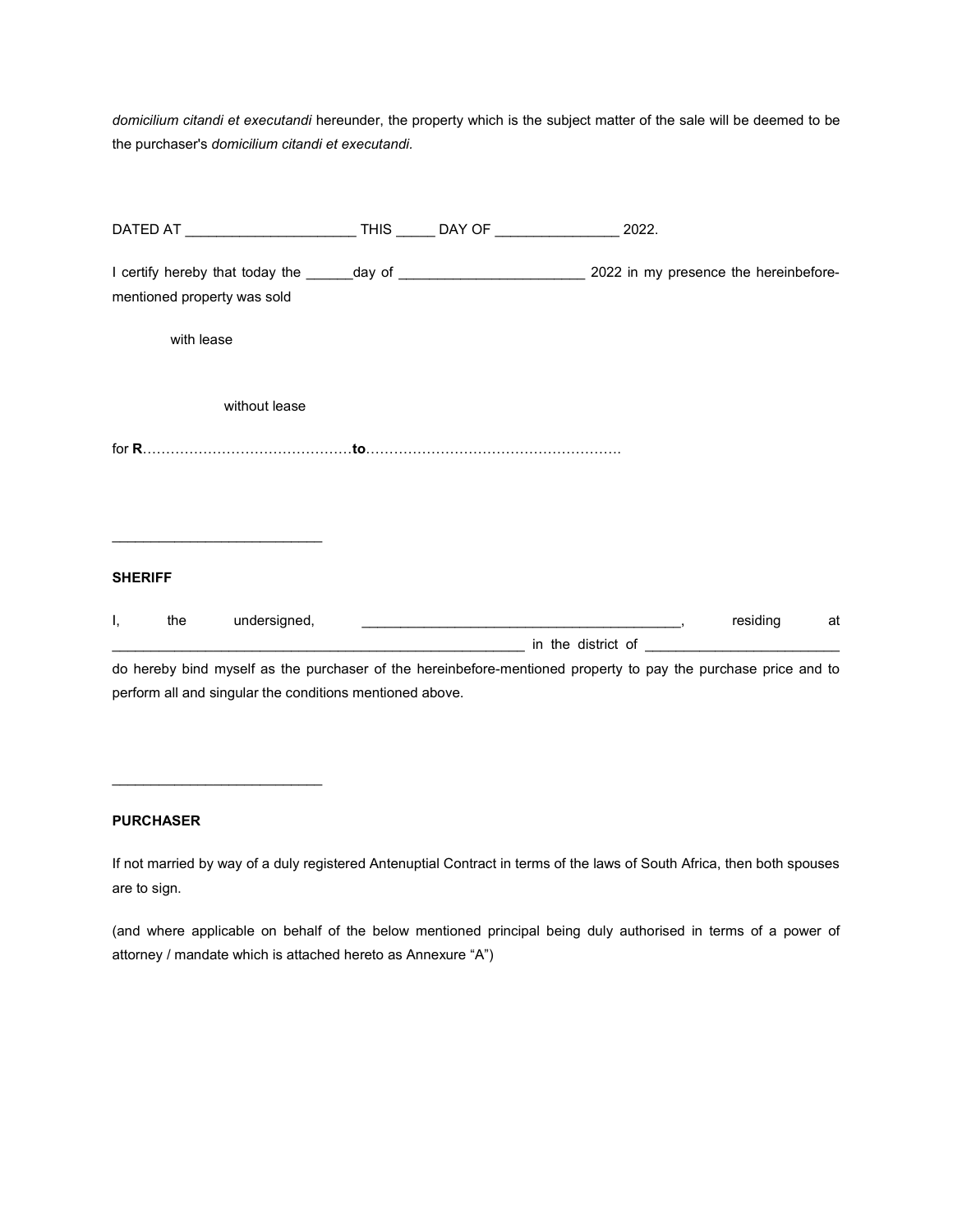### PURCHASER'S DETAILS:

| 1. |                                                                          |
|----|--------------------------------------------------------------------------|
| 2. |                                                                          |
| 3. |                                                                          |
| 4. |                                                                          |
|    | By Antenuptial Contract / Married in Community of Property               |
| 5. |                                                                          |
|    | (husband's domicilium citandi et executandi at the time of the marriage) |
| 6. |                                                                          |
| 7. | Physical address (domicilium citandi et executandi):                     |
|    |                                                                          |
| 8. |                                                                          |
|    |                                                                          |
| 9. | Telephone numbers:                                                       |
|    |                                                                          |
|    |                                                                          |